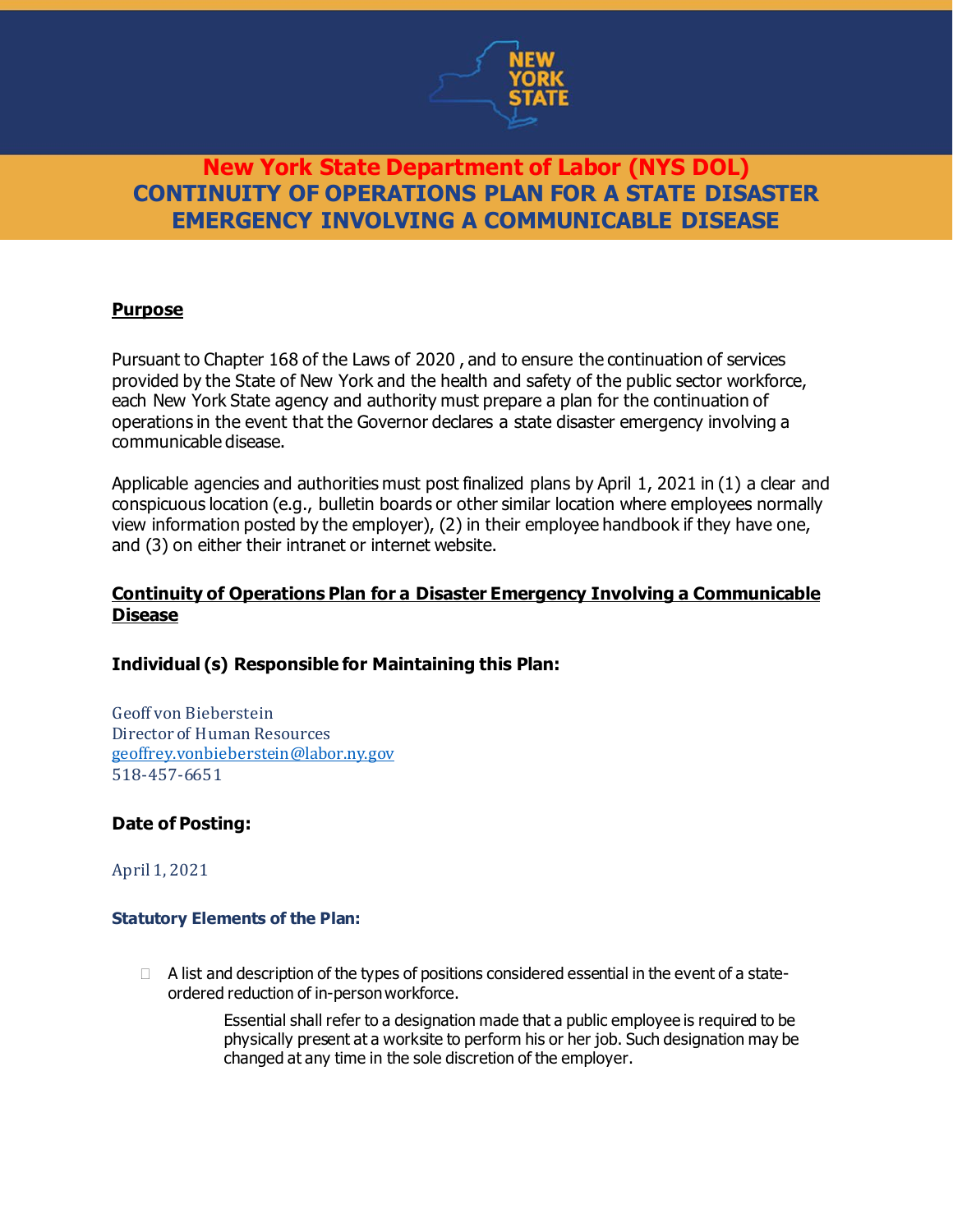

 $\Box$  A description of protocols the employer will follow for non-essential employees to telecommute including, but not limited to, facilitating or requesting the procurement, distribution, downloading and installation of any needed technology, including software, data, and the transferring of office phone lines to work or personal cell phones as practicable or applicable to the workplace, and any devices.

> Non-essential shall refer to a designation made that a public employee is not required to be physically present at a work site to perform his or her job. Such designation may be changed at any time in the sole discretion of the employer.

- $\Box$  A description of how the employer will, to the extent possible, stagger work shifts of essential employees in order to reduce overcrowding on public transportation systems and at worksites.
- $\Box$  A description of the protocol that the employer will implement in order to procure the appropriate personal protective equipment for essential employees, based upon the various tasks and needs of such employees, in a quantity sufficient to provide personal protective equipment to each essential employee during any given work shift. Such description shall also include a plan for storage of such equipment to prevent degradation and permit immediate access in the event of an emergency declaration.
- $\Box$  A description of the protocol in the event an employee is exposed to a known case of the communicable disease that is the subject of the state disaster emergency, exhibits symptoms of such disease, or tests positive for such disease in order to prevent the spread or contraction of such disease in the workplace. Such protocol shall also detail actions to be taken to immediately and thoroughly disinfect the work area of any employee known or suspected to be infected with the communicable disease as well as any common area surface and shared equipment such employee may have touched, and the employer policy on available leave in the event of the need of an employee to receive testing, treatment, isolation, or quarantine. Such protocol shall not involve any action that would violate any existing federal, state, or local law, including regarding sick leave or health information privacy.
- $\Box$  A protocol for documenting hours and work locations, including off-site visits, for essential employees. Such protocol shall be designed only to aid in tracking of the disease and to identify the population of exposed employees in order to facilitate the provision of any benefits which may be available to certain employees on that basis.
- $\Box$  A protocol for how the public employer will work with such employer's locality to identify sites for emergency housing for essential employees in order to further contain the spread of the communicable disease that is the subject of the declared emergency, to the extent applicable to the needs of the workplace.

Any other public health requirements determined by the New York State Department of Health (DOH) that are designed to reduce transmission of infectious diseases, such as face coverings, contract tracing, diagnostic testing, social distancing, hand and respiratory hygiene, and cleaning and disinfection protocols.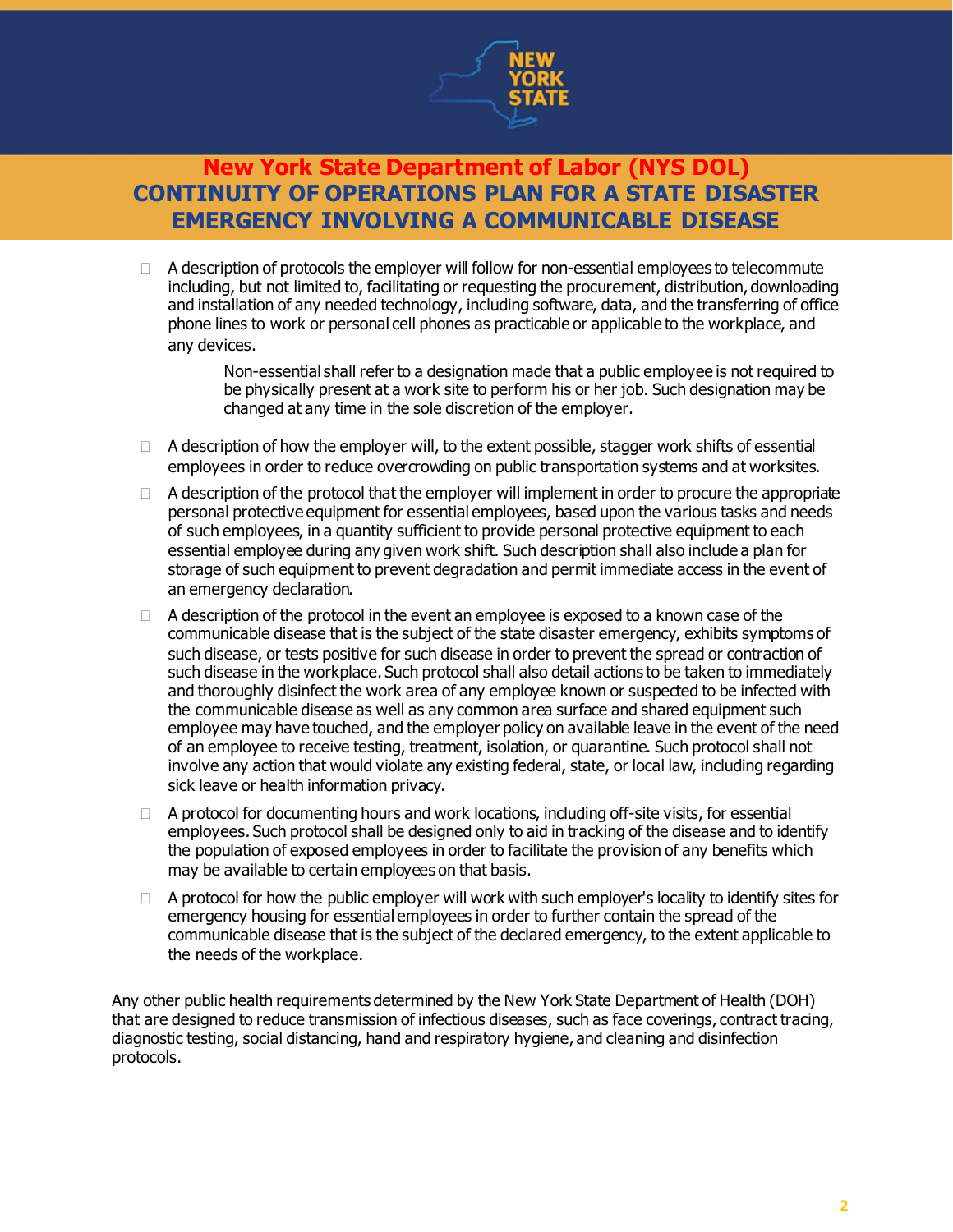

## **Activation of this Plan:**

In the event of activation ofthis plan, employeeswill receive a concise notification indicating thatthe Department of Labor (DOL) has activated its Continuity of Operations Plan for a Disaster Emergency Involving a Communicable Disease (COOP-Communicable Disease) via one or more of these notification mechanisms:

- 1. GEARS / NYAlert (sign up at this link: Emergency [Management](http://sdolintranet:81/emergency/))
- 2. A mass email to all employees from DOL to employee DOL email addresses.
- 3. Intranet and Internet postings on the DOL intranet (NYS DOL Intranet Homepage) and/or website [\(Information](https://www.labor.ny.gov/dol-employee-information.shtm) for DOL Employees During Coronavirus Emergency - New York State [Department](https://www.labor.ny.gov/dol-employee-information.shtm) ofLabor (ny.gov)

Depending on the severity of the incident and available timeframes, some or all these mechanisms may be used.

If the COOP-Communicable Disease is initiated, employees must review any messaging carefully and thoroughly and maintain alertness for periodicupdates regardingreporting totheworkplace and operational changes.

DOL wants staff to be informed during this type of emergency situation.

This messaging will provide instruction regarding which staff are designated essential (i.e., must report to work) and any other critical instruction or communications.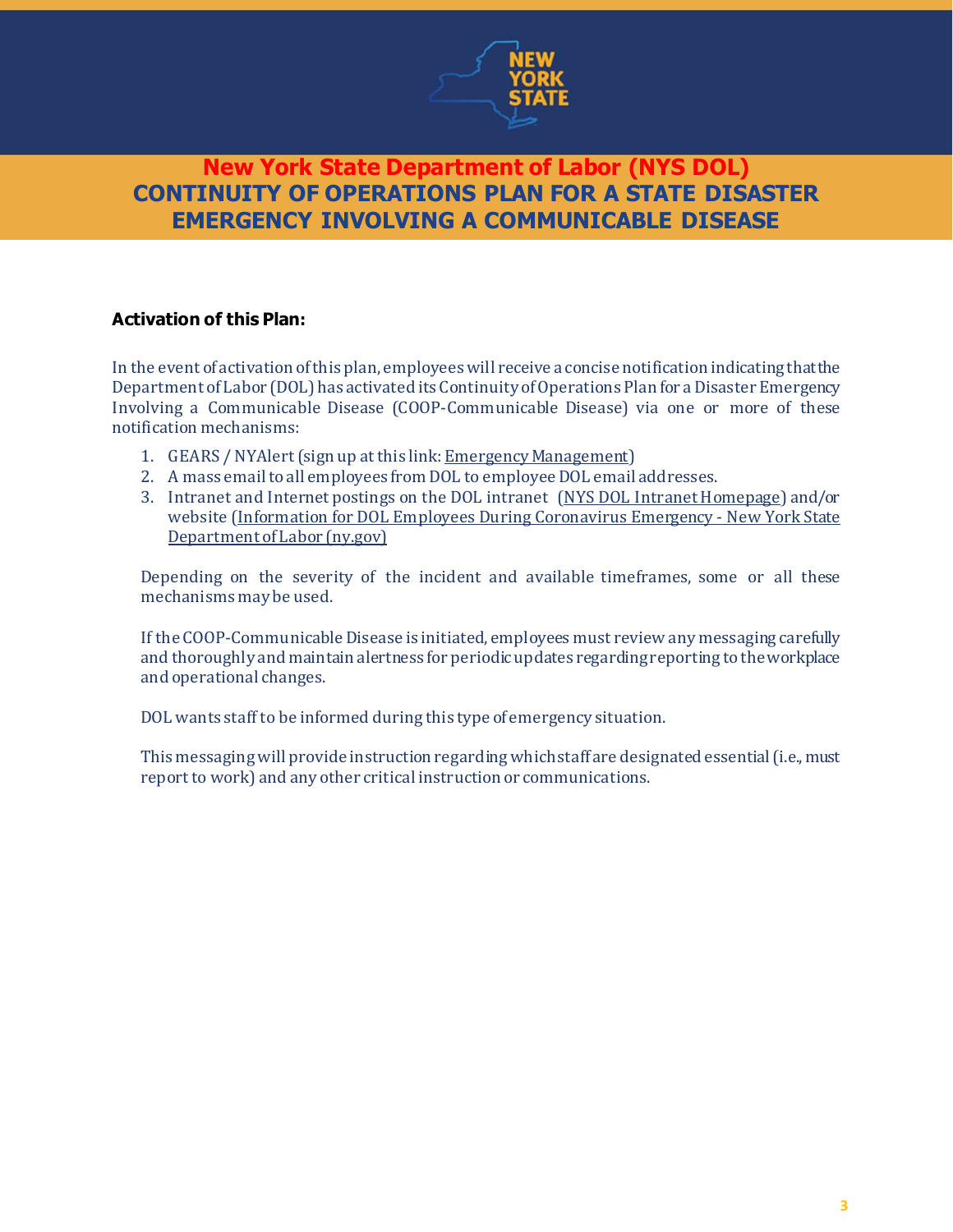

## **A. Essential Personnel**

What are the positions your agency or authority considers essential in the event of a state-ordered reduction of your in-person workforce? Please provide a list and description of the types of positions.

The following categories of employees at DOL are essential for the purposes of this plan:

- 1. Employees engaged in critical Unemployment Insurance (UI)functions that cannot be completed remotely;
- 2. Employees engaged in critical UI support functions that cannot be completed remotely;
- 3. Employees engaged in critical worker protection activities, such as health and safety inspection, or oversight activity;
- 4. Employees who are engaged in the processing of licenses and certificates that cannot be performed remotely;
- 5. Employees engaged in mailing and supply functionswhich cannot be conducted remotely;
- 6. Security staff;
- 7. Maintenance staff; and
- 8. Other staff designated to report for a specific operational purpose.

In the event of a state-ordered reduction of DOL on-site staff, it is anticipated that only staff designated as "essential"will report to the workplace, or that a more general "capacity" reduction in density will occur.

## **B. Telecommuting and Telecommuting Readiness**

What are the protocols your agency or authority will follow for non-essential employees to telecommute including, but not limited to, facilitating or requesting the procurement, distribution, downloading and installation of any needed technology, including software, data, and the transferring of office phone lines to work or personal cell phones as practicable or applicable to the workplace, and any devices? Please provide a description of these protocols as follows:

- Protocol for telecommuting;
- Protocol for procurement, distribution, downloading and installation of needed technology; and
- Protocol for phone coverage and transfer of office phone lines to work or personal cell phones.

The ability of many employees to telecommute/remote work will be important to maintain continuity of operations in the event of a state disaster emergency involving a communicable disease.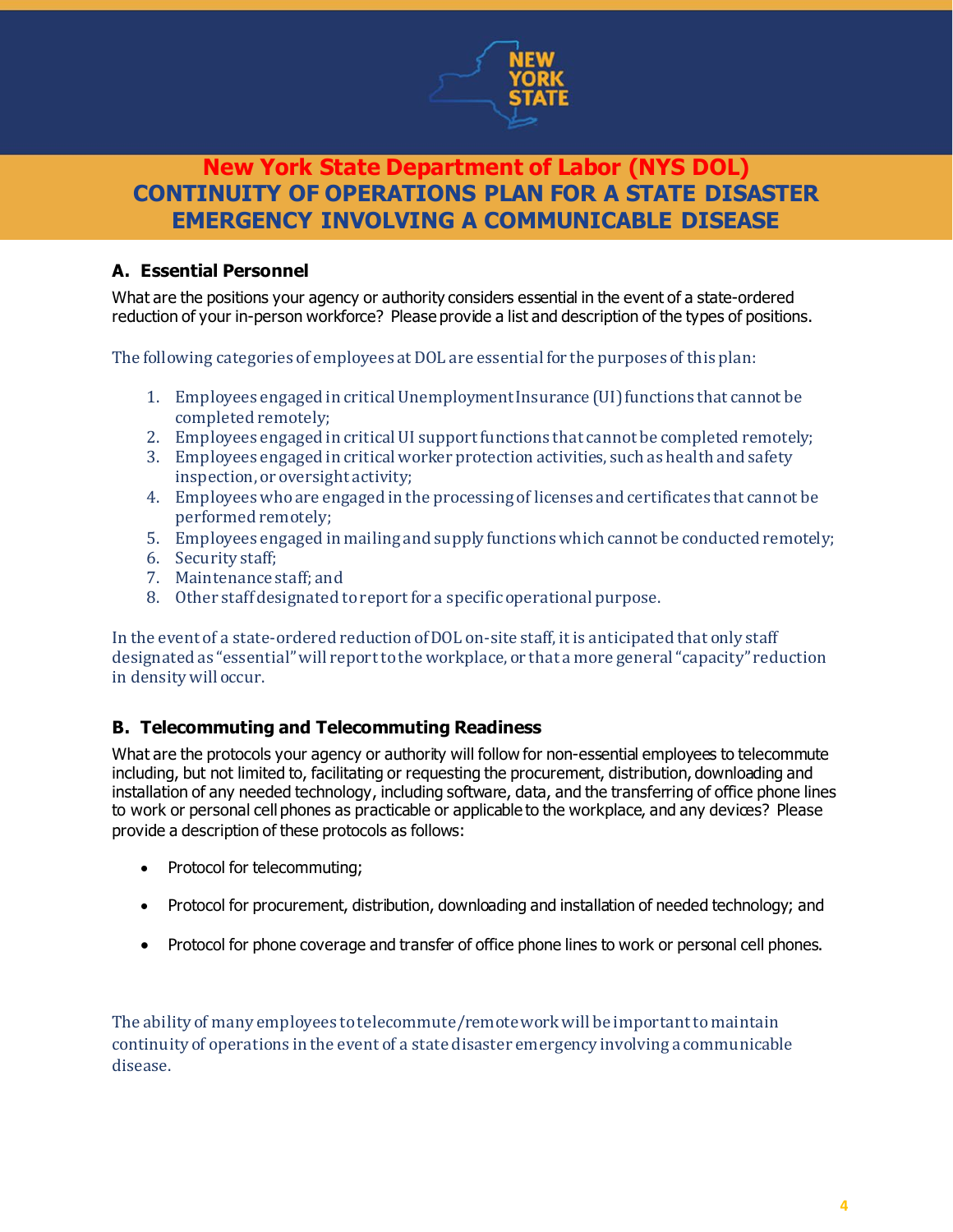

The ability of employees to telecommute, or work remotely, during the activation of this plan serves the dual purpose of preserving the ability for DOL to accomplish mission critical tasks, while minimizing risk to employees during a communicable disease incident.

For the COVID-19 pandemic, the Governor's Office of Employee Relations (GOER) established a Statewide, uniform, pilot telecommuting program which outlines how agencies/authorities manage telecommuting. In the event of a future state disaster emergency involving a communicable disease, DOL will receive direction from GOER on the rules and guidelines applicable to telecommuting, and will take steps to implement and operationalize any telecommuting program, where applicable, for DOL.

To maintain operational readiness in the event that this plan is activated, and a large cohort of staff are shifted to work remotely, both program managers and individuals should periodically review the following information and make and maintain appropriate determinations prior to activation of this plan.

### **Considerations for Program and Administrative Management:**

- 1. Identify individual work processes or crucial program tasks that can be completed remotely, and which require staff presence in the office;
- 2. Consider ifidentified work processes or crucial program tasks that currently require staff presence could, with some level of modification, be altered in order to use telecommuting, on a short term or long term basis, while maintaining compliance with applicable laws and rules (e.g. confidentiality);
- 3. Review if staff currently have either DOL or personally owned equipment with the required access, technology, etc. to work remotely at present;
- 4. Determine if, with currently available resources, the work unit or program could operate in a long-term manner with minimal staff reporting, on a full or part time basis;
- 5. Determine if contact information for unit or program staffis available, and ifthey have contact information for appropriate supervisory or management parties;and
- 6. Determine the need for phone coverage and the option to transfer office phone lines (Cisco VoIP) to cell phones or work cell phones for off-site phone answering coverage.

If supervisors and managers of a work unit or program have the ability to increase readiness in the event that the COOP-Communicable Disease is activated, they shouldwork with staff to do so.

### **Considerations for Individual Employees**:

1. Individuals should consider whichwork processes or crucial program tasks they perform can be completed remotely, and which would require presence in the office.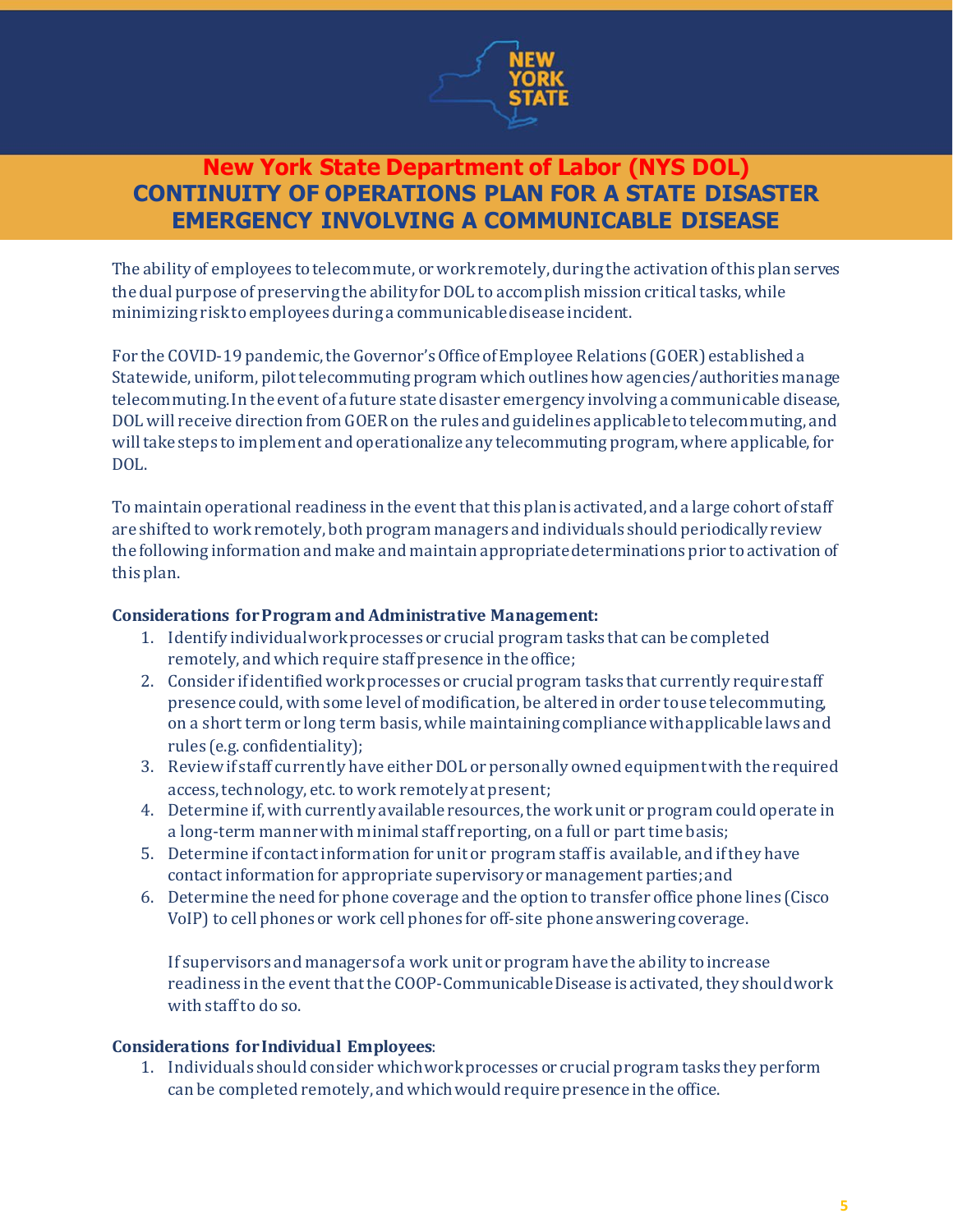

- 2. Consider if identified work processes or crucial program tasks that currently require in office presence could, with some level of modification, be altered in order to use telecommuting, on a short term or long term basis, while maintaining compliance with applicable laws and rules (e.g. confidentiality).
- 3. Employees should individually identify if they have either DOL or personally owned equipment with the required access, technology, etc.,to work remotely at present.
- 4. Individuals should periodically verify functionality of equipment and remote access, even if not working remotely currently
- 5. Individuals should determine ifthey have contact information for their supervisor and manager, and if these parties have their contact information.
- 6. Individuals should determine if they have the ability to remotely forward and un-forward work phones to a phone at another location or residence.

If staffhave the ability to increase readiness in the event that this COOP-Communicable Disease is activated, they should work in conjunction with their supervisory chain to do so prior to plan activation.

In the event that this plan is activated and staff are directed to engage in telework, individual program areas are to use computers, laptops, cell phones or other equipment and software (e.g., RSA tokens) currently available to maintain required work activities with staff who have the ability to telework.

As an ITS-hosted agency, DOL will utilize the ITSM Service Now Self-Service Portal to submit hardware and software requests. ITS Workplace Services will "push" needed software to the device. ITS Workplace services will arrange the receipt of needed hardware by the user, following whatever situational protocols are necessary for such a transaction based on the guidelines at that time from the Centers for Disease Control and Prevention ("CDC") or the New York State Department of Health ("DOH"). Staff can locate additional information and resources at the ITS.ny.gov Working Remotely website.

Individual program areaswill also implement coverage based on pre-determined need for phone coverage and exercise the option to transfer office phone lines (Cisco VoIP) to cell phones or work cell phones for off-site phone answering coverage. NYS ITS operates a Cisco Unified Communications Domain Manager, giving the ability for all DOL VoIP users to forward office calls to a work cell phone or personal/home device. Sign on and update instructions can be emailed to all users, who sign on using the employee's DOL credentials. Additional information and guides are available on the ITS website.

Procurement for additional items that may be needed following activation of this plan, or in preparation for plan activation, must follow the established New York State Office of General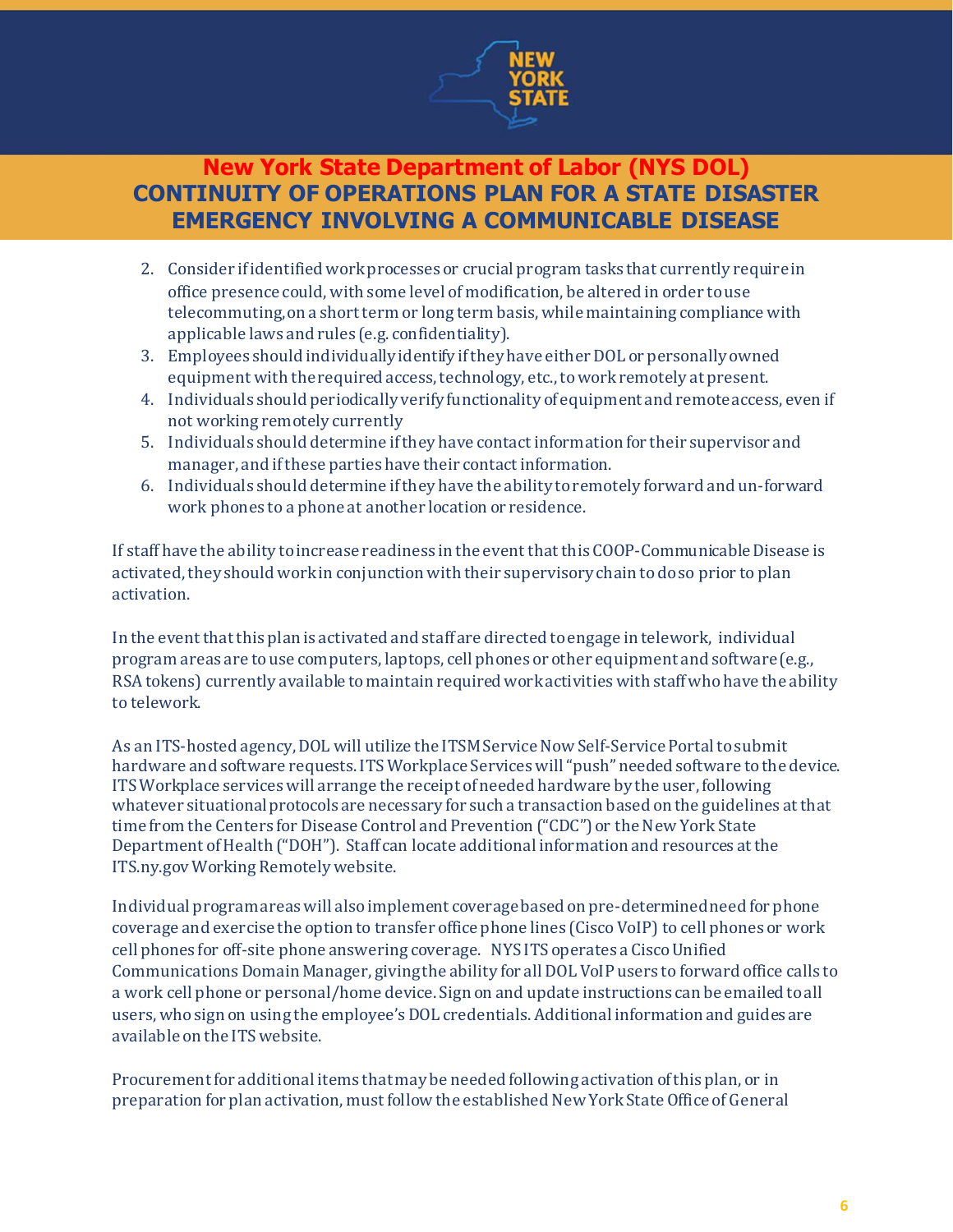

Services (NYS OGS) procurement procedures (e.g., State Financial System (SFS) Request) unless a waiver or alternate procurement mechanism is presented by a higher authority.

DOL will periodically assess its technology needs for telecommuting and work with ITS to ensure that appropriate information technology resources are available.

### **C. Maintaining Safe Conditions in the Workplace and On the Job through a Variety of Plan Mechanisms in Addition to Telecommuting**

How will your agency or authority, to the extent possible, stagger work shifts or adjust work hours of essential employees in order to reduce overcrowding on public transportation systems and at worksites? Consider the following in developing your work shift/schedule adjustments, if applicable:

- Will you need to alter working hours/shifts/schedules of essential employees?
- Will you need to split shifts or change operations to different days of the week?
- How will you manage engagement between employees and any clients and/or visitors at the worksite, accounting for physical distancing requirements, as applicable?
- How will you promote physical/social distancing in this type of operation or work setting?
- What common situations that may not readily allow for 6 feet of distance between individuals exist at the worksite (including employees, clients and essential visitors)?

Should this COOP-Communicable Disease be activated, a variety of mechanisms in addition to telecommuting may be implemented.

As the specifics regarding a communicable disease may vary significantly, circumstances will be evaluated and messaging to staff via some of the same mechanisms as plan activation will be used to convey specific information.

Based on the current COVID-19 pandemic, DOL may use one or more of the following actions to accomplish mission critical work and maintain staff safety to the highest level possible.

These provisions are subject to modification based on field conditions and exact circumstances.

### 1. **Reduced Density in DOL Offices**

- A. To maintain safe conditions inDOL offices, when operating under this plan the normal occupancy rate will be reduced as recommended/required by the New York State Department of Health (NYS DOH) or other regulatory agency to prevent/reduce the spread of the communicable disease.
- B. Operational needs for staff to reportto their worksite will be regularly assessed by individual program areas and will be dependent on the severity, duration, and circumstances surrounding the communicable disease event.
- C. If required in office work by essential staff requires a cohort of staff which would exceed the recommended density in the workplace, staggered or split shifts will be evaluated and implemented by agency management if operationally feasible.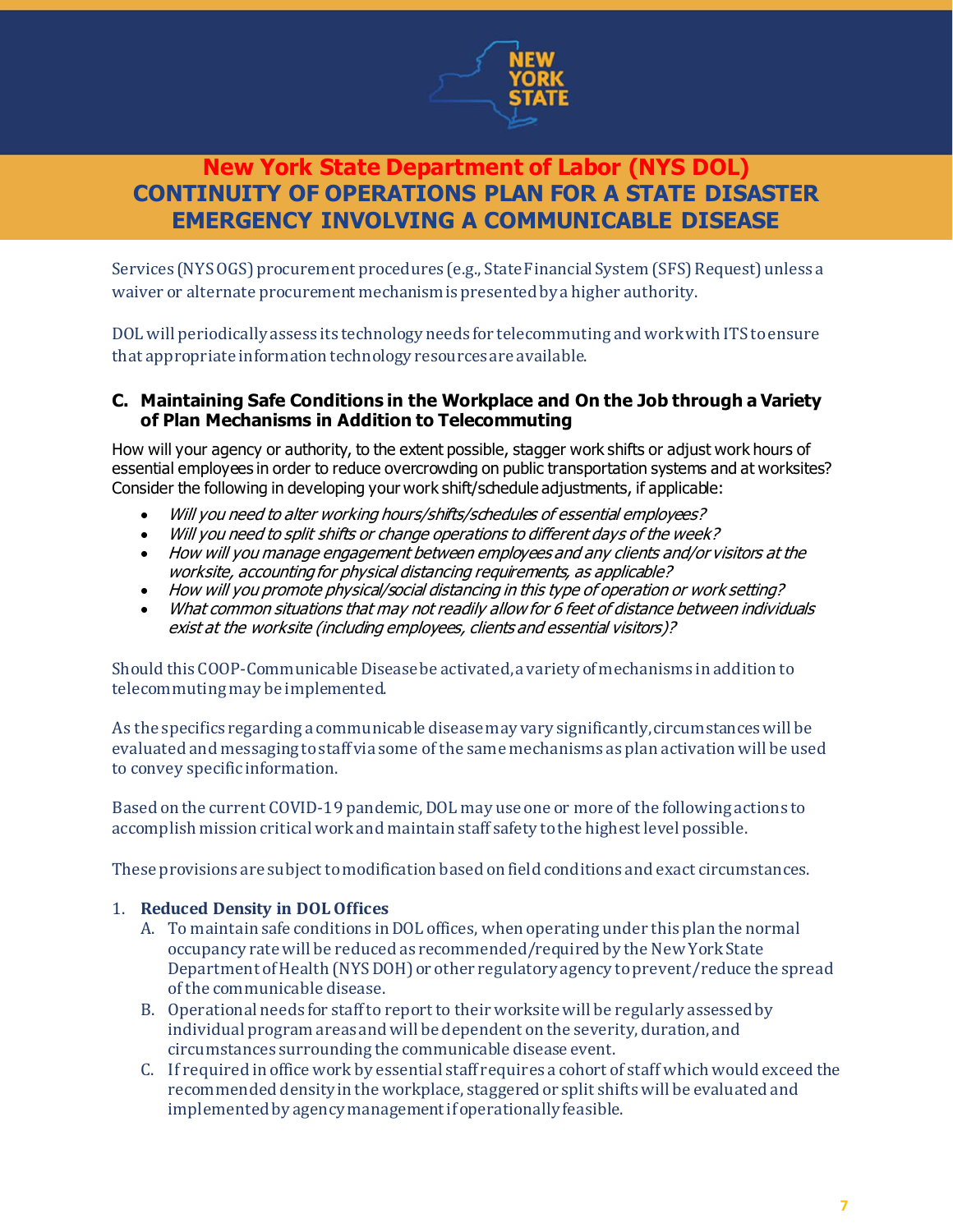

- D. Whenever possible, employees will be encouraged to participate in compressed workweeks, Voluntary Reductions in Work Schedules (VRWS), and/or splitting time between the office and telecommuting. This will help to reduce density in the workplace.
- E. Start times, break times, and lunch timesfor reporting staffwill be staggered by on-site management,with staff inputif required,to ensure physical distancing is maintained and/or reduce overcrowding on public transportation systems.
- F. Requests for alternative work arrangements/reasonable accommodations will be reviewed by DOL in accordance with all applicable state and federal laws, rules and regulations and DOL policies.

### **2. Precautions Prior to Re-occupancy of Vacated Workspaces**

If an area or a worksite is completely vacated based on a response to the communicable disease, prior to any staff re-occupying the area, the worksite will be evaluated\* against NYS DOH recommendations, as applicable,to determine ifitems including but not limited to the following, are required:

- A. Workstations provide the requisite physical distance and/or barriers (e.g., cubicle walls);
- B. Areas where employees may congregate(form a line, perform screening, take breaks, smoke, clock in/out, use coffee machines, etc.) meet social distance requirements. Recommended spacing distances (e.g., 6 foot spacing) will be marked on floors;
- C. Additional cleaning/decontamination; and
- D. Appropriate Workplace modification such as posting appropriate signs, controls to maintain social distancing, as necessary depending on specific circumstances.

\*This requirement for evaluation does not preclude staff access to a location, to evaluate conditions or obtain a required work item, as long as, NYS DOH or other public health authority recommendations are followed.

### **3. Precautions or Limitations Pertaining to in Person Client/Vendors Interaction**

To the extent personnel from another agency, authority, board or commission occupy facilities owned or controlled by DOL, these protocols will include areas where the employees, clients or vendors of DOL may interact or jointly occupy with employees, clients or vendors of that other agency, authority, board or commission.

- A. While this plan is activated, in-person meetings with clients, vendors, etc., may only occur if such interactions can be conducted in accordance with NYS DOH/CDC recommended precautions. The default service method when operating under this plan will be virtual or non-contact service.
- B. Clients will be encouraged to submit paperwork and payment electronically. Staff will be required to use technology to reduce the number of in-person meetings and meetings will be held remotely/virtually when possible. Any necessary in-person meetings will be held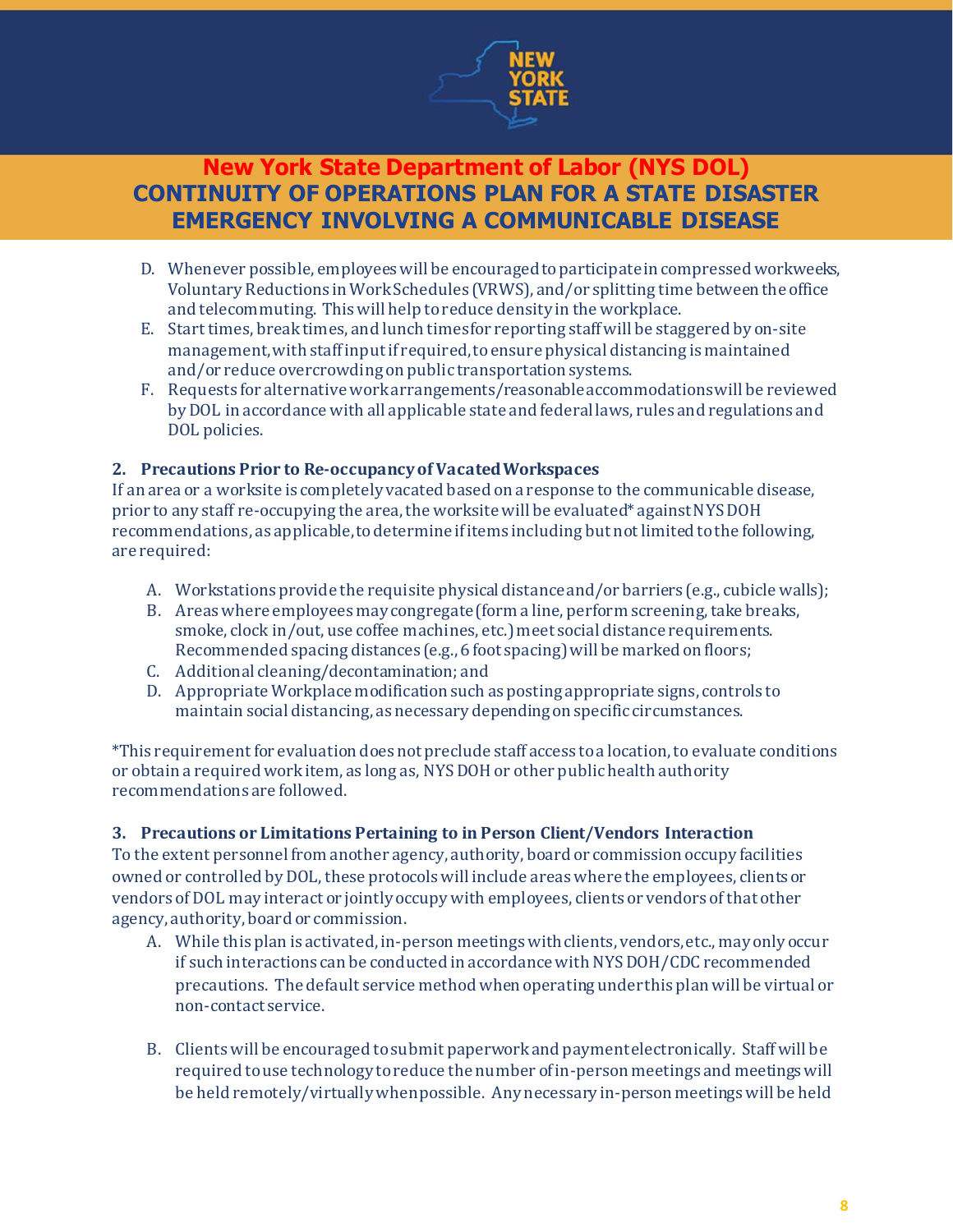

with a limited number of attendees and/or in large conference rooms to meet the recommended social distances.

- C. Individual program areas will review their work processes and alter them, to the extent possible according toapplicable laws and rules, to minimize in-person client contact. Resources such as telephones, electronic communications, or other technological solutions will be used as alternatives to in-person client interface.
- D. Where in-person client interface must occur, clients will be required to schedule an appointment.
- E. Clients will be asked to wear theDOHrecommended Personal Protective Equipment(PPE) if engaging with employees in close proximity. Extra recommended PPEwill be maintained in the office and provided to any client entering the facility without personally owned PPE.
- F. Appropriate client area physical modification and or sign placement will be facilitated by location managers consistent with any applicable NYS DOH/CDC recommendations.

### **4. Precautions Pertaining to Field Staff and Field Activity**

- A. During the activation of this plan, field visits will be limited to critical matters of health and safety.
- B. To minimize disease transmission, DOL will provide field staff with Personal Protective Equipment(PPE), as required or recommended by DOH. All field staff will be required to use PPE. PPE will be provided prior to field work.
- C. Staff will be reminded to maintain the recommended physical distancewhen possible during any field work. Field staff will work with employees at the facility they are visiting to maintain physical distancing.

### **D. Personal Protective Equipment (PPE)**

What is the protocol your agency or authority will implement in order to procure the appropriate personal protective equipment (PPE) for essential employees, based upon the various tasks and needs of such employees, in a quantity sufficient to provide personal protective equipment to each essential employee during any given work shift? You should consider different job groupings or responsibilities (e.g., patient/direct care, public-facing positions) when describing the protocol. Also, consider the following in developing your protocol:

- What is your plan for storage of such PPE to prevent degradation and permit immediate access in the event of an emergency declaration?
- What will be your protocol for cleaning and/or disposal of PPE, to the extent applicable?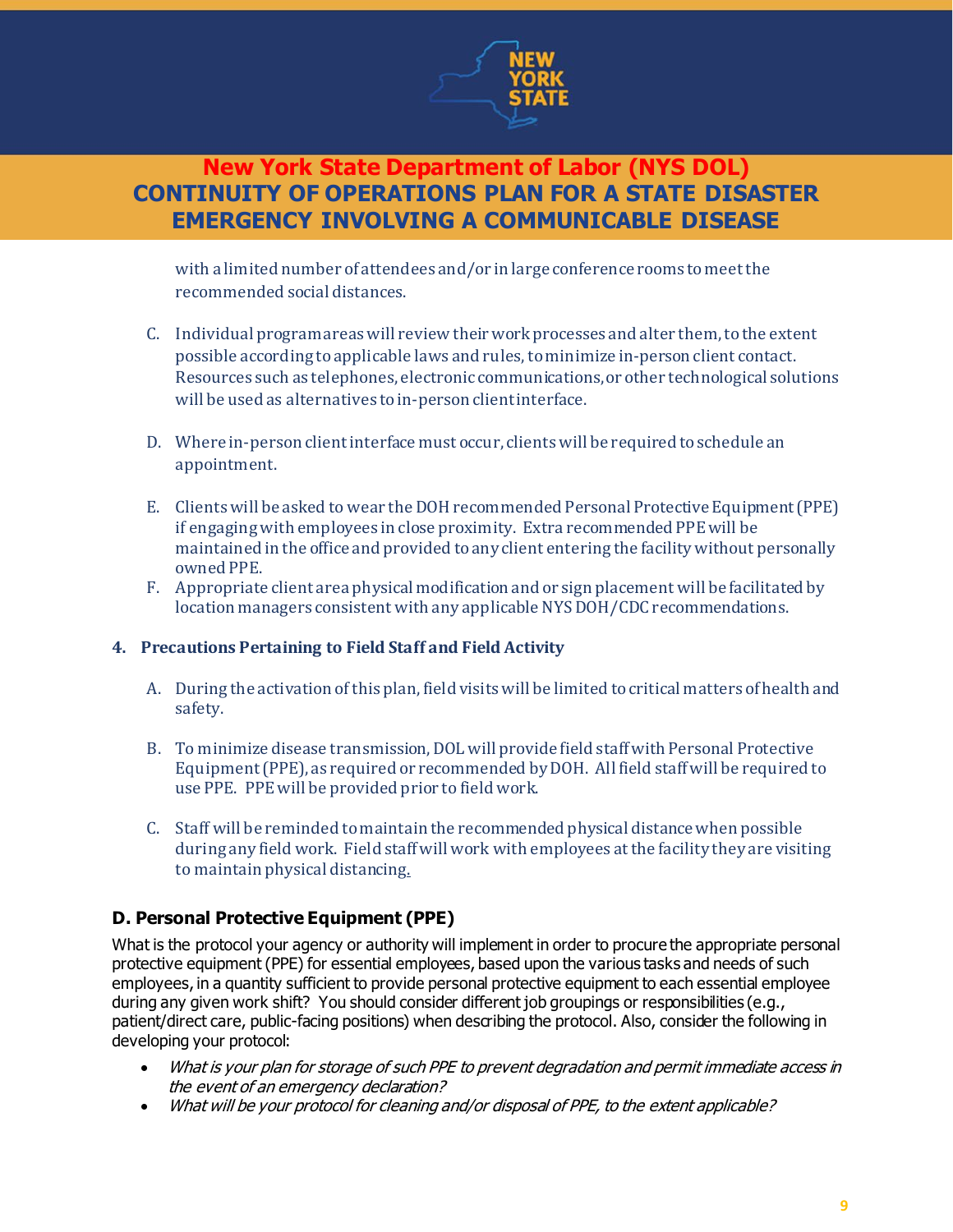

- How will you train employees on how to put on, take off, clean and disinfect (as applicable) and discard PPE?
- What is your plan for posting signage to remind employees of appropriate use of PPE?

A future activation of this plan may be accompanied by a recommendation or requirement that staff utilize Personal Protective Equipment (PPE) when at a job site. This section may be applicable if PPE utilization is recommended or required by a communicable disease. Staff will be notified if they are required to utilize PPE.

### **PPE Procurement and Storage Prior to an Emergency Declaration**:

The DOL property office will procure PPE through NYS OGS state contract unless PPE is offered by some other entity or authority (e.g. New York State Office of Emergency Management, NYSOEM).

In the case of items anticipated to be used in many types of communicable disease incidents, DOL currently maintains an existing stock (face coverings, hand sanitizer, sanitizing wipes, disinfectant and paper towels, etc.). This stock is continually depleted and replenished, which avoids degradation of supplies.

This stock is maintained in a central location and periodically shipped to locations as needed.

DOL will provide appropriate PPE to employees based on requirements and recommendations of NYS DOH and other appropriate authorities and engage in a similar use of older stock of PPE and associated items as is currently practiced.

### **Distribution of PPE in an Emergency Situation:**

Individual program areas and/or locations will assess theirworksite and job functions todetermine the type and amounts of PPE needed for the communicable disease prevention on a regular basis.

An electronic request form will be used and sent to a centrally located distribution/stock storage center.

Designated site contacts will order and distribute PPE to site staff as needed based on reporting patterns and consumption of PPE.

The same designated site contacts will post signs regarding the use of PPE in the work area.

### **Training in the Appropriate Use of PPE:**

All staff will complete required training as determined by the New York State Governors Office of Employee Relations (NYS GOER) relevant to the communicable disease event.

Employees will be provided training on the proper donning, doffing, cleaning (as appropriate) and disposal of PPE.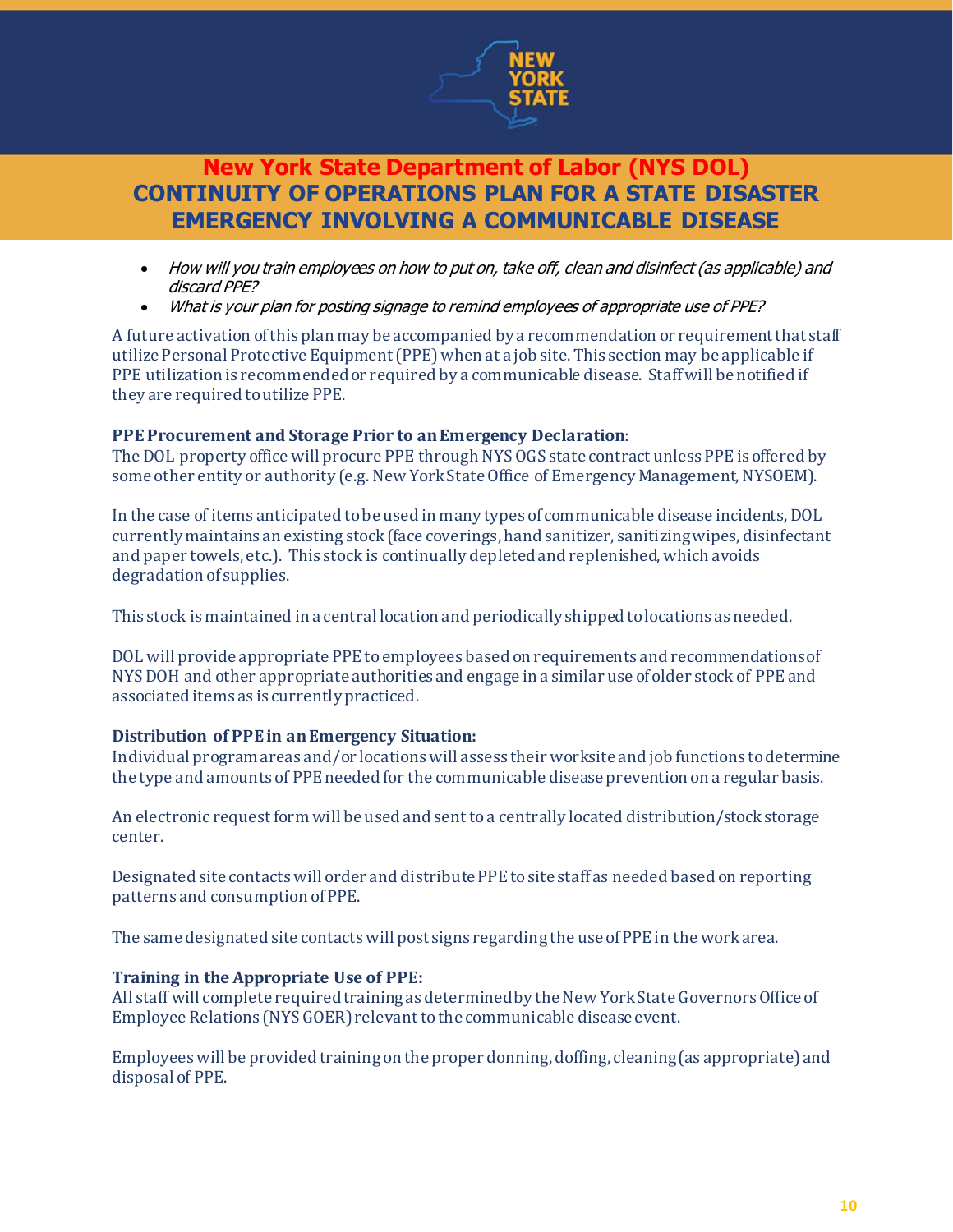

Training will likely be delivered electronically via the NYS Statewide Learning Management System (SLMS). The topic(s), intended audiences, and number of training courses will be dependent on the communicable disease event.

Training will provide general information related to the State's response and an overview of required PPE. There may be additional worksite or building-specific training.

DOL will ensure that employees view the general training before the required deadlines (e.g., before or upon their return to work).

Required worksite or building-specific training (including "hands-on" PPE training) delivered by appropriate management designated staff, with the assistance of DOL professional training staff, may occur the first day staff return to the worksite, depending on the event.

### **Proper Use and Disposal of PPE:**

Supervisors will monitor staff to ensure that the recommended PPE is being worn properly, at the proper times, and discarded in the proper receptacles. If required, each location will be provided with a specific trash can for disposable PPE(e.g., face masks/gloves).

Disposable PPE will be provided by DOL unless use of disposable PPE is not feasible. If PPE that requires cleaning or reuse is provided by DOL, employees will be trained on the purpose, use, limitations of, cleaning of, and proper care, maintenance, expected useful life of and disposal of nondisposable PPE.

Field staff will not discard used disposable PPEat non-DOL facilities. They should discard the PPE either in a garbage receptacle in the office or in another appropriate location.

### **E. Screening and Exposure Protocols**

What is the protocol in the event an employee is exposed to a known case of the communicable disease that is the subject of the state disaster emergency, exhibits symptoms of such disease, or tests positive for such disease in order to prevent the spread or contraction of such disease in the workplace? Current requirements under the COVID-19 disaster emergency, as follows, should be taken into account in the description of your protocol:

- Implement mandatory remote or in-person daily health screening for COVID-19 contact or symptoms (e.g., questionnaire, temperature check) for in-person employees at or near the beginning of each workday.
- Coordinate screening to prevent employees from intermingling in close contact with each other prior to completion of the screening.
- Ensure agency/authority is following all screening, testing, and tracing procedures as outlined in the applicable DOH guidance, including instructions to employees on when to return home and when to return to work.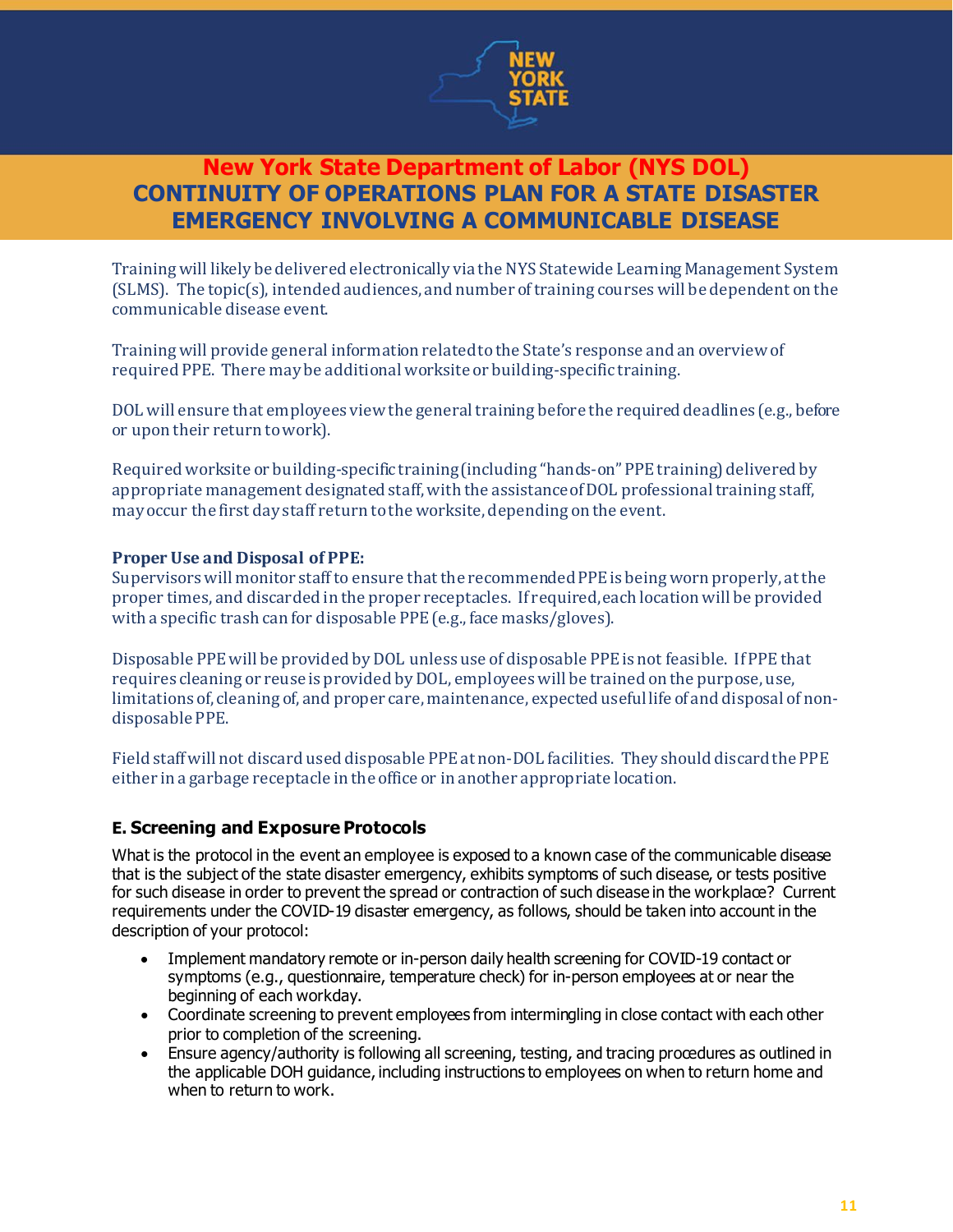

- Ensure screening staff are trained supervisory-level employees or health care professionals, wearing appropriate personal protective equipment including at least a face covering and gloves, if the screening involves contact.
- Maintain a record of all staff who are screened, as well as if screening was passed or if the staff member was instructed to return home, provided no other health information is recorded or maintained. Record must be reviewed and secured on a daily basis.
- Designate a worksite-level safety monitor whose responsibilities include continuous compliance with all aspects of the site safety plan.
- Where practicable, maintain a log of every person, including employees and visitors, who may have close contact with other individuals at the worksite or area, excluding deliveries that are performed with appropriate PPE or through contactless means.

Activation of this plan in the event of a communicable disease will likely result in the implementation of screening and exposure protocols similar to those currently used for COVID 19.

DOL will utilize engineering controls, safe work practices and PPE in order to minimize exposure in a future state disaster emergency caused by a communicable disease which will be dependent on the communicable disease that causes such disaster emergency.

DOL will provide periodic updates, as information becomes available, on the communicable disease and its transmission as part of its exposure protocols in order to assist with reducing transmission.

The Centers for Disease Control and Prevention (CDC)/NYSDOH recommended processes and Director of State Operations and Infrastructure guidance will be followed. This guidance may vary, depending on the nature of the communicable disease, the symptoms caused by the disease, and the mechanism of spread.

Employees will be provided specific screening information and incident specific protocols may be developed, but employees can expect representative screening or exposure protocols to operate as follows:

### **Screening:**

Employees entering DOL worksites will likely be required to complete a health screening at the time interval required by CDC/NYS DOH. Screening may be done using an online application similar to the one used during the 2020-21 COVID-19 pandemic at screening.ny.gov.

DOL anticipates that a similar electronic screening will be developed or used for future communicable disease events. The screening questions will be focused on relevant symptoms and/or exposure parameters as identified by CDC/NYS DOH.

If feasible, employees who cannot "self-screen" using the application will be provided with another method of screening, such as reporting to a Screening Coordinator at their worksite.

Screening staff will be trained supervisory-level employees or health care professionals, wearing appropriate personal protective equipment including at least a face covering and gloves, if the screening involves contact.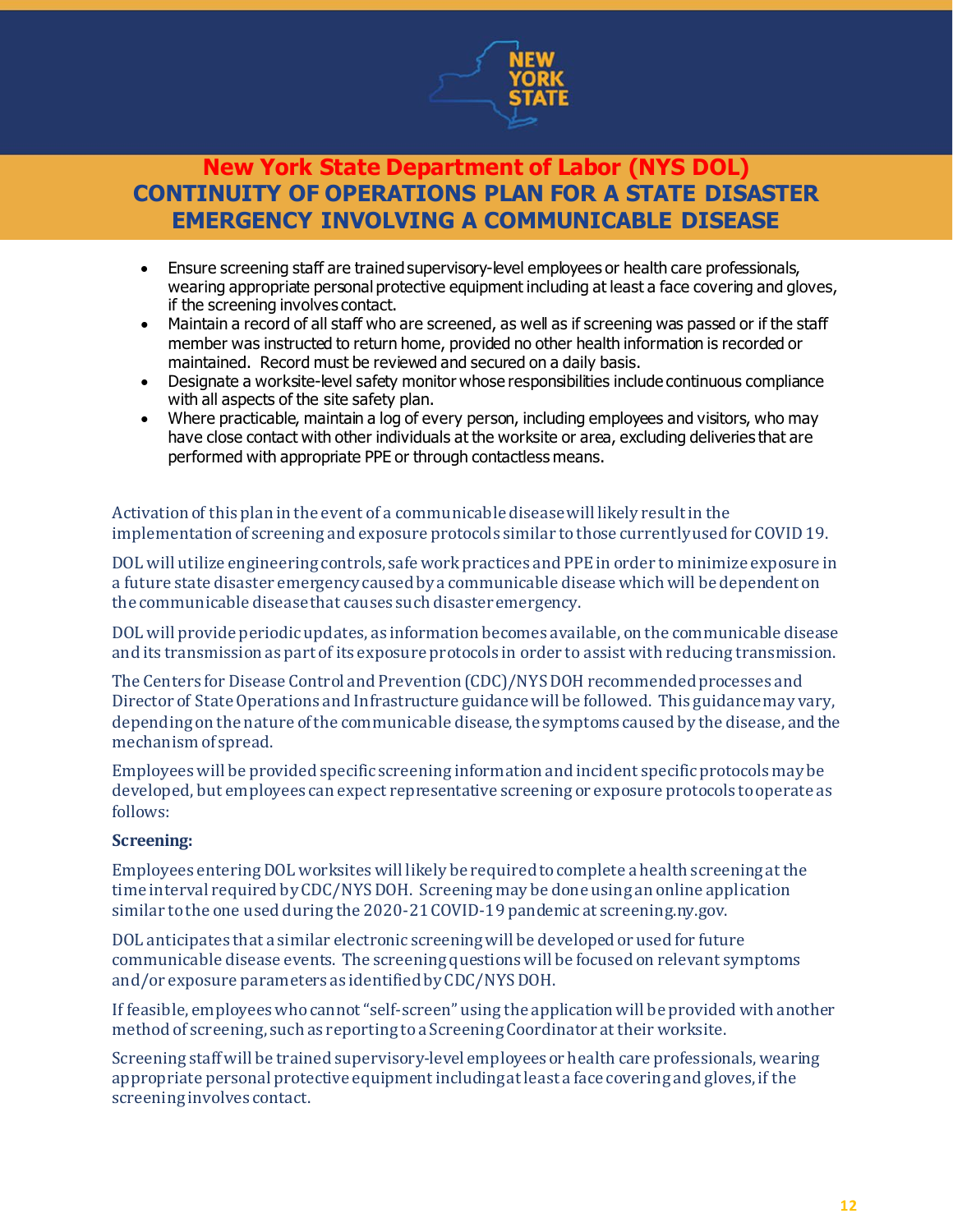

The results of self-screening or in person health screenings will be maintained electronically in a secure application or at each site in a secured filing cabinet (if using a paper screening form).

Currently, designated Site Captains, supervisory level employees, and Managers serve in coordinator, screener, and safety monitor roles at DOL offices. These staff will provide and oversee screening and safety protocols at DOL sites.

Designated Site Captains or Managers will serve as worksite-level safety monitors whose responsibilities include continuous compliance with all aspects of the site safety plan.

Existing designated staff, with substitutions or additions as required, will be used during a future activation of this plan.

Where practicable, reception or security staff will maintain a log of every person, including employees and visitors, who may have close contact with other individuals at the worksite or area, excluding deliveries that are performed with appropriate PPE or through contactless means.

To the extent personnel from another agency, authority, board or commission occupy facilities owned or controlled by DOL, these screening protocols will include employees, clients or vendors of that other agency, authority, board or commission.

#### **Health Screening Failures or "De-Facto" Screening Failures Reported by Other Means:**

Staff who fail an applicable health screening will be instructed to leave the DOL location, or not report to the location, and the failure will be reported electronically or verbally to the DOL Office of Employee Relations for evaluation.

Staff who verbalize or demonstrate a symptom or circumstance which would result in a failure will be referred to the DOL Office of Employee Relations by a screener, supervisor, or manager,for the circumstance to be evaluated.

If, after evaluation of the circumstances, with necessary consultation with NYS DOH or other authority, OER believes that a potential or actual exposure to a communicable disease has occurred, the matter will be handled by OER in accordance with the appropriate exposure protocol.

#### **Exposure Protocol:**

In the event of activation of this plan, the agency will abide by The Center for Disease Control and Prevention (CDC)/NYS DOH recommended processes and/or Director of State Operations and Infrastructure guidance regarding items such as:

1. Separating and/or administratively quarantining employees who are known or suspected to have a communicable disease based on a screening result or independently identified symptoms or circumstances.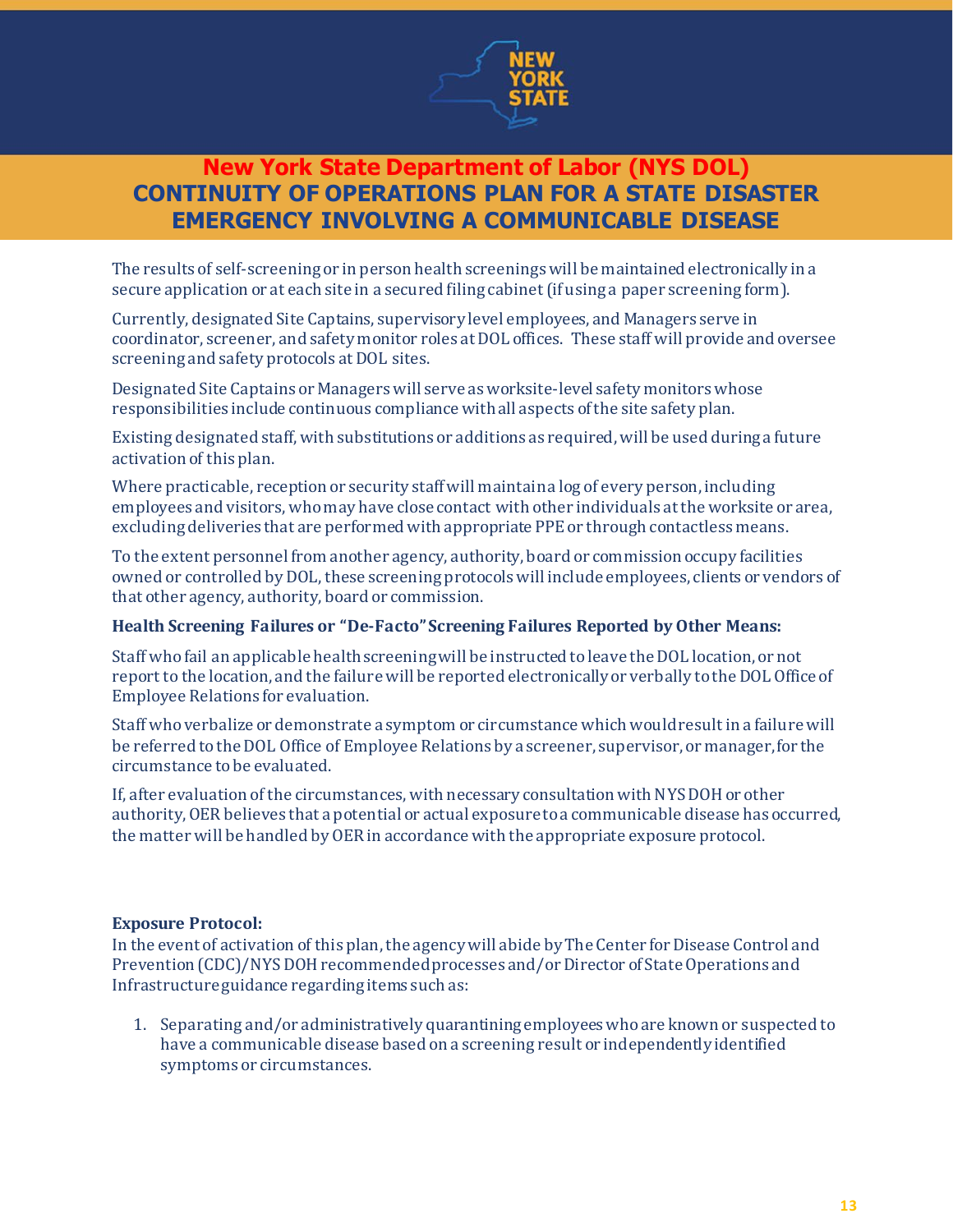

- 2. Separating and/or administratively quarantining employees who have been in contact with persons who are known or suspected to have a communicable disease.
- 3. Contact tracing and notification to appropriate parties regarding known or potential exposure to a communicable disease.
- 4. Reporting known or suspected cases to entities such as State or Local Departments of Health and Department Executive Management.

The implementation and management of a particular exposure protocol for DOL employees will be overseen by the DOL Office of Employee Relations (OER)and Office of Emergency Management.

The privacy and confidentiality of employees impacted by a communicable disease will be maintained to the extent allowed by public health and applicable law or policy.

#### **Disinfection/ Cleaning on anongoing and Post-exposure Basis:**

Buildings/worksites will be cleaned using the methods and frequency as recommendedby CDC/NYS DOH.

For each DOL location, a facility contact identified by DOL management will be responsible for maintaining and storing a detailed cleaning log.

Upon activation of this plan, Employees who are confirmed or suspected to be infected with a relevant communicable diseaseare required to report that status to their direct supervisor. Supervisors are additionally required to report confirmed or suspected employee infection status to the DOL Office of Employee Relations and ensure the employee workstation or immediate work area of the employee remains vacant until the area can be cleaned.

OER will work with DOL's Property Office, informing them of the area(s) that are impacted by the infected staff, so the Property Office can facilitate the thorough disinfection of all impacted areas per applicable guidance.

### **Leave Benefits for Infected or Quarantined Employees:**

While the amount and types of leave available to an employee will be dependent on the particular disaster emergency that has been declared and any provisions of law that provide for leave under such circumstances, during the COVID-19 pandemic an employee's leave options included GOER quarantine leave, leave under other applicable State policies, , and the employee's own leave accruals. Policy on available leaves will be established by the Department of Civil Service and/or GOER who shall provide guidance to the DOL on how to instruct employees about available leaves.

### **F. Protocol for Documenting Work Hours/Locations**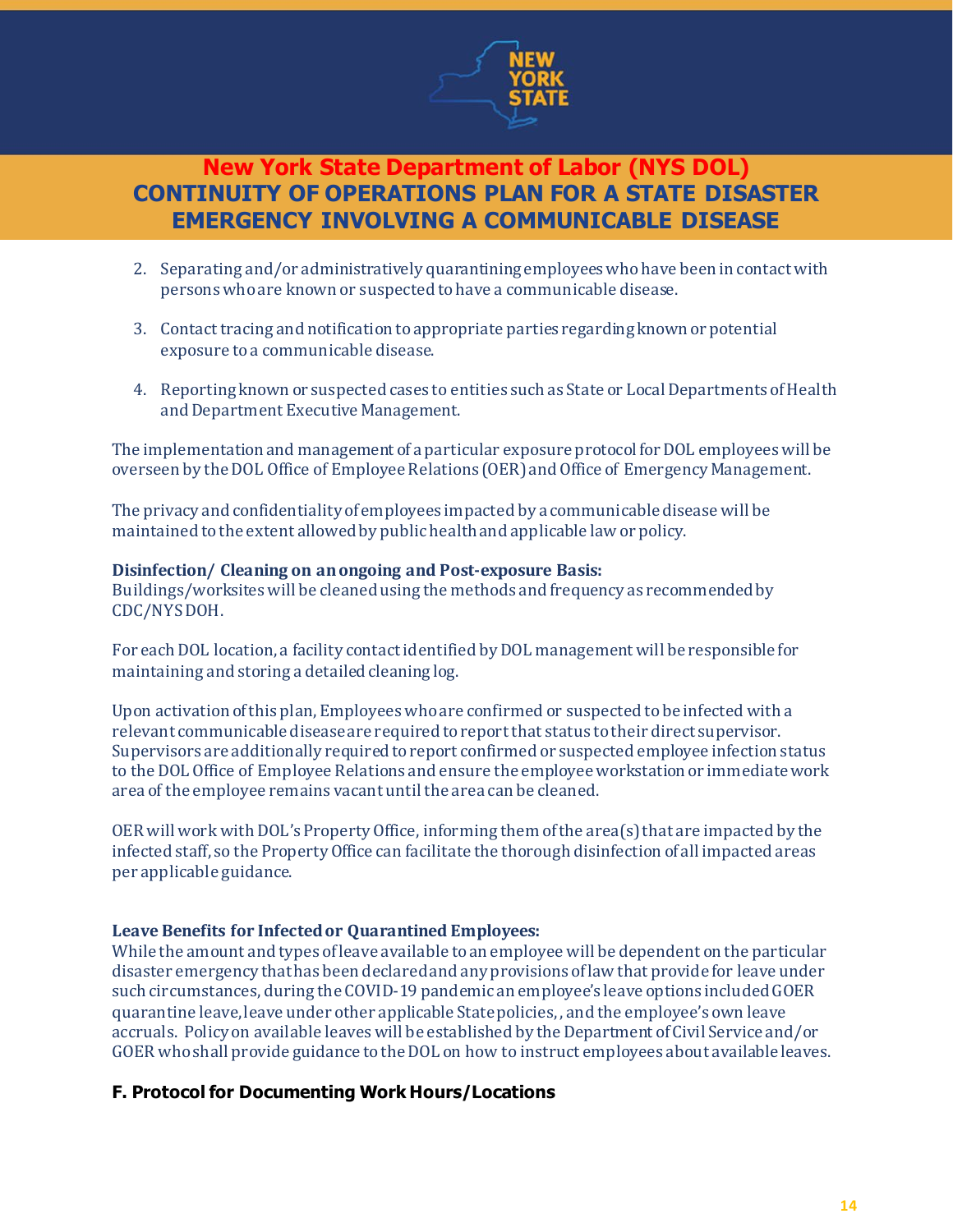

How will your agency or authority document hours and work locations, including off-site visits, for essential employees? Your protocol shall be designed only to aid in tracking of the disease and to identify the population of exposed employees in order to facilitate the provision of any benefits which may be available to certain employees on that basis. You should also consider the following questions in describing your protocol:

- How will these records be maintained?
- Who is responsible for maintaining these records?
- Who will be in charge of accessing these records for the purposes of disease tracking and identifying potential exposures?
- If these records are in paper form, what are your protocols for preserving these records?

During the activation of this plan, DOL Human Resources staffmay need to utilize available technology and datasets including,but notlimited,tothose listed below,toidentifywhen and where staff are performing their job functions. This information has relevance for the purpose of tracking of the disease and identifying the population ofpotentially exposed employees. These datasets will only be used for contact tracing purposes when operating under this plan.

#### **These records will be maintained in electronic form,with the exception of limited paper itineraries which are maintained by the supervisors of staff engaged in field activity and will be retained consistent with NYS general document retention policies and practices.**

These records,when required tobe used for the purposes of disease or exposure tracking,will be accessed and used for this purpose by staffin DOL'sOffices of Employee Relations and or Bureau of Personnel, with necessary assistance by on-site managerial or supervisory staff.

Data sourceswhich may be used for these purposes include, butare notlimited to:

- 1. Leave&Accrual Tracking System (LATS)- Employeeswill be directed touse the comment section to identifywhere the employeewas performingtheir job function (i.e. a specific field location, home residence, or DOL worksite).
- 2. Electronic card swipe systems (atlocationswhere installed)will be utilizedfor contact tracing purposeswhen an employee unknowingly is infected/ potentially infectedand reports to their worksite. The swipe system will alsoidentify employeeswhomay have been in close contact with the exposed/potentially infected employeewhoreported tothe worksite unknowingly sothey can take the required action (e.g., quarantine).
- 3. Itineraries Field staffwill fill out and post an itinerary as to where theywill be reporting to perform inspections, investigations, audits, etc. Supervisors offield staff will keep records of where work is performed.
- 4. Employees will be encouraged to use cell phone applications for contact tracing (such as the 2020-21 "COVIDAlertNY")if available for the communicable disease.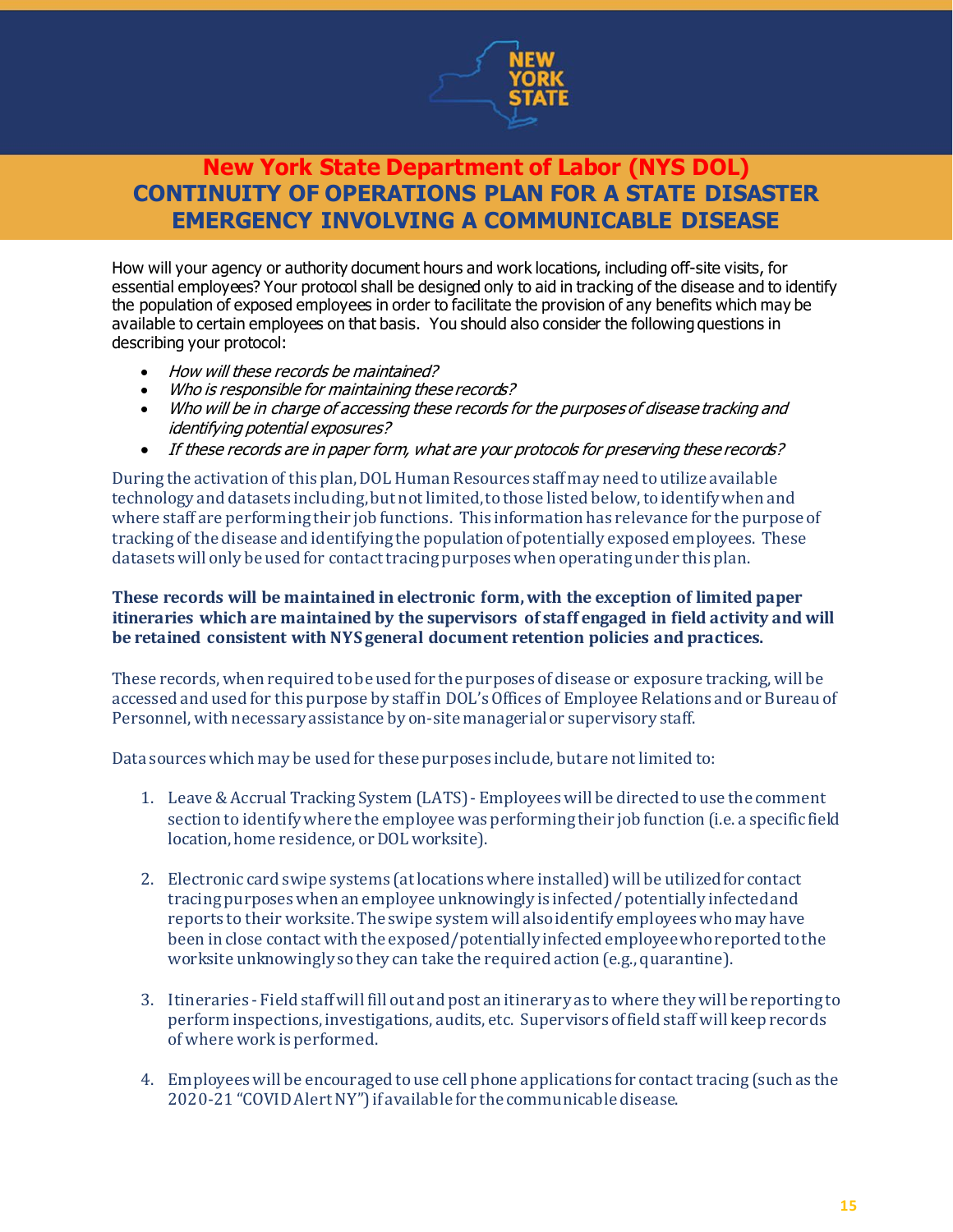

### **G. Protocol for Identifying Emergency Housing for Essential Employees**

How will you work with local officials to identify sites for emergency housing for essential employees in order to further contain the spread of the communicable disease that is the subject of the declared emergency, to the extent applicable to the needs of the workplace?

The DOL Deputy Commissioner of Administration or designee will be the point of contact for the identification of emergency housing for essential employees. The DOL Deputy Commissioner of Administration or designee will be responsible for contacting county and local elected officials, owners/operators of local hotels and similar establishments, and local college and university officials (both public and private) to develop information about the local availability of emergency housing for essential employees. Emergency housing opportunities, once developed, will be communicated to employees who may need such housing.

### **H. Other Workplace Requirements**

Current NYS DOH guidelines for COVID-19 are as follows and will be modified depending on the particular emergency declared.

- $\circ$  Ensure a distance of at least 6 feet is maintained among employees at all times, unless safety of the core activity requires a shorter distance (e.g., moving and lifting equipment). Any time an employee must come within 6 feet of another person, the employee and person should wear acceptable face coverings.
- $\circ$  When distancing is not feasible between workstations or areas, provide and require the use of face coverings or erect physical barriers, such as plastic shielding walls, in lieu of face coverings, in areas where they would not affect air flow, heating, cooling, or ventilation.
- o Smaller office spaces (where required physical distancing cannot be achieved) should be occupied by only one individual at a time, unless all occupants are wearing face coverings. If occupied by more than one person, occupancy will be kept under 50% of maximum capacity.
- o Social distancing markers should be posted around the workplace using tape or signs that indicate 6 feet of spacing in commonly used areas and any areas in which lines are commonly formed or people may congregate (e.g., clock in/out stations, health screening stations, break rooms, water coolers, etc.). Further, bidirectional foot traffic should be reduced by using tape or signs with arrows in narrow aisles, hallways, or spaces.
- o Post signs, consistent with the NYS DOH COVID-19 signage, to remind employees about social distancing, hand hygiene, PPE, and cleaning guidelines.
- o Limit employee travel for work to only essential travel.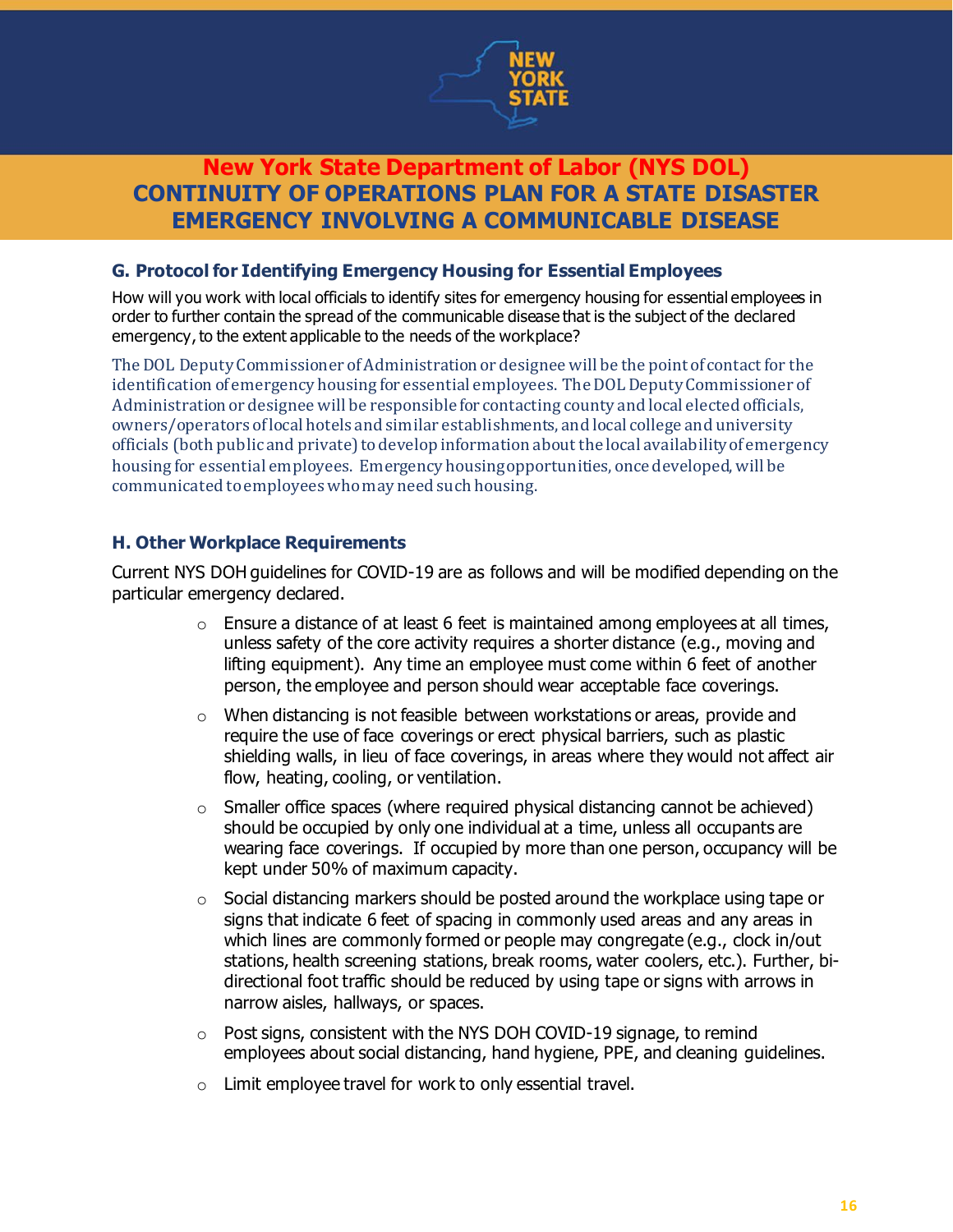

- $\circ$  Hygiene and sanitation requirements from the Centers for Disease Control and Prevention CDC and NYS DOH must be followed, and cleaning logs that include the date, time, and scope of cleaning must be maintained.
- o Hand hygiene stations, including handwashing with soap, water, and disposable paper towels, as well as NYS Clean hand sanitizer or a hand sanitizer containing 60% or more alcohol for areas where handwashing facilities may not be available or practical, must be provided and maintained for personnel.
- $\circ$  Appropriate cleaning/disinfection supplies for shared and frequently touched surfaces must be provided, and employees must use these supplies before and after use of these surfaces, followed by hand hygiene.
- $\circ$  Regular cleaning and disinfection of the office location must be undertaken. More frequent cleaning and disinfection must be undertaken for high risk areas used by many individuals and for frequently touched surfaces, at least after each shift, daily, or more frequently as needed, and align with NYS DOH's "Interim Guidance for Cleaning and Disinfection of Public and Private Facilities for COVID-19."
- $\circ$  Exposed areas must be cleaned and disinfected in the event of an employee testing positive for COVID-19. Such cleaning should include, at a minimum, all heavy transit areas and high-touch surfaces (e.g., vending machines, handrails, bathrooms, doorknobs, etc.).
- $\circ$  CDC quidelines on "Cleaning and Disinfecting Your Facility" should be complied with if someone in your facility is suspected or confirmed to have COVID-19.
- o Agencies/authorities must have internally identified key points of contact, including but not limited to site safety monitors, individuals responsible for monitoring compliance with this plan, and central points of contact who will coordinate efforts to notify appropriate health authorities of positive cases and assist with required contact tracing.
- $\circ$  Utilize any specific information or requirements for the specific communicable disease as necessary.

DOL will comply with all executive orders and emergency regulations related to the state disaster emergency.